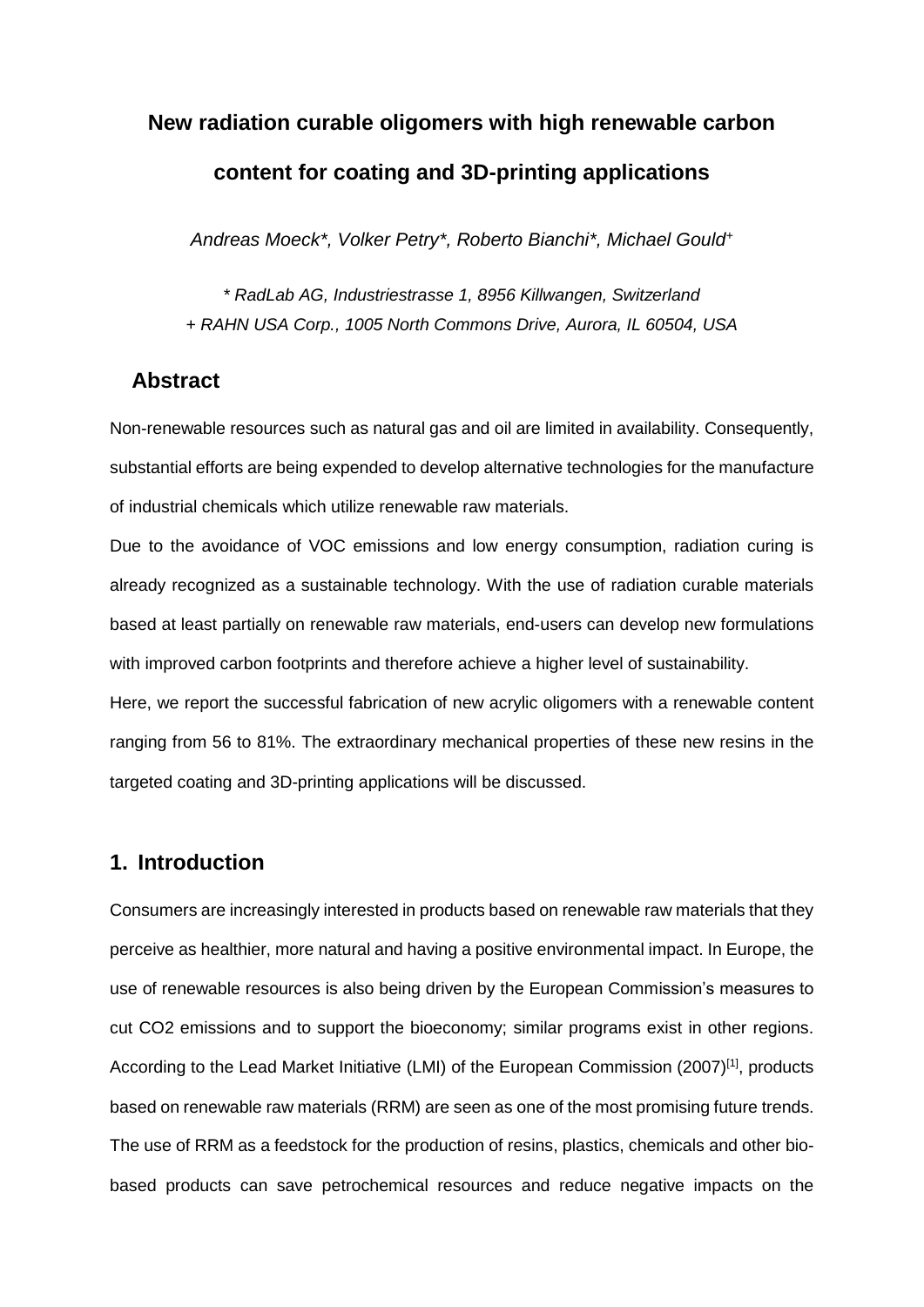environment. It can also support the agricultural sector, and lead to innovations in, for example, biomaterials or bio-based chemicals.

From an environmental point of view, renewable raw materials for chemical synthesis are considered on the one hand to reduce environmental impacts of the use of petrochemical resources, e. g. by fewer greenhouse gas emissions. On the other hand, the benefits of using renewable raw materials for chemical industry might be challenged by land use competition and land use change due to the worldwide increasing demand for biomass on food and fodder and for bioenergy/biofuels.

Several bio-based raw materials can be used in the production of bioplastics.<sup>[2], [3]</sup> Most of them are made from sugar – either derived from cane or beet. Recently there has been a heated debate regarding the use of crops for applications other than for food or feed. Will there be enough for everyone, amid a growing global population? Statistically, agricultural land dedicated to growing crops for bioplastics worldwide is minimal - it accounted for less than 0.02% in 2017 - and it's expected to stay this way for many years.

Nevertheless, the use of next generation (or alternative) carbohydrates as a biomass source for bioplastics is currently being explored.<sup>[4]</sup> Unlike first generation feedstocks, such as sugarcane or sugar beet, next generation feedstocks are not intended for human consumption and therefore present a valuable potential additional feedstock source. Promising materials include bagasse, corn stover, wheat straw and wood chips – from agricultural by-products and waste streams.

In this paper, two new UV-curable oligomers based on regrowable raw materials are introduced: RCX 18-843, a mono-functional aliphatic acrylate with a regrowable content of 81% and RCX 19-193, a di-functional aliphatic urethane acrylate with a regrowable content of 56%. Remarkable characteristics of these two oligomers are shown for their rheological and thermal behavior, and for their mechanical properties.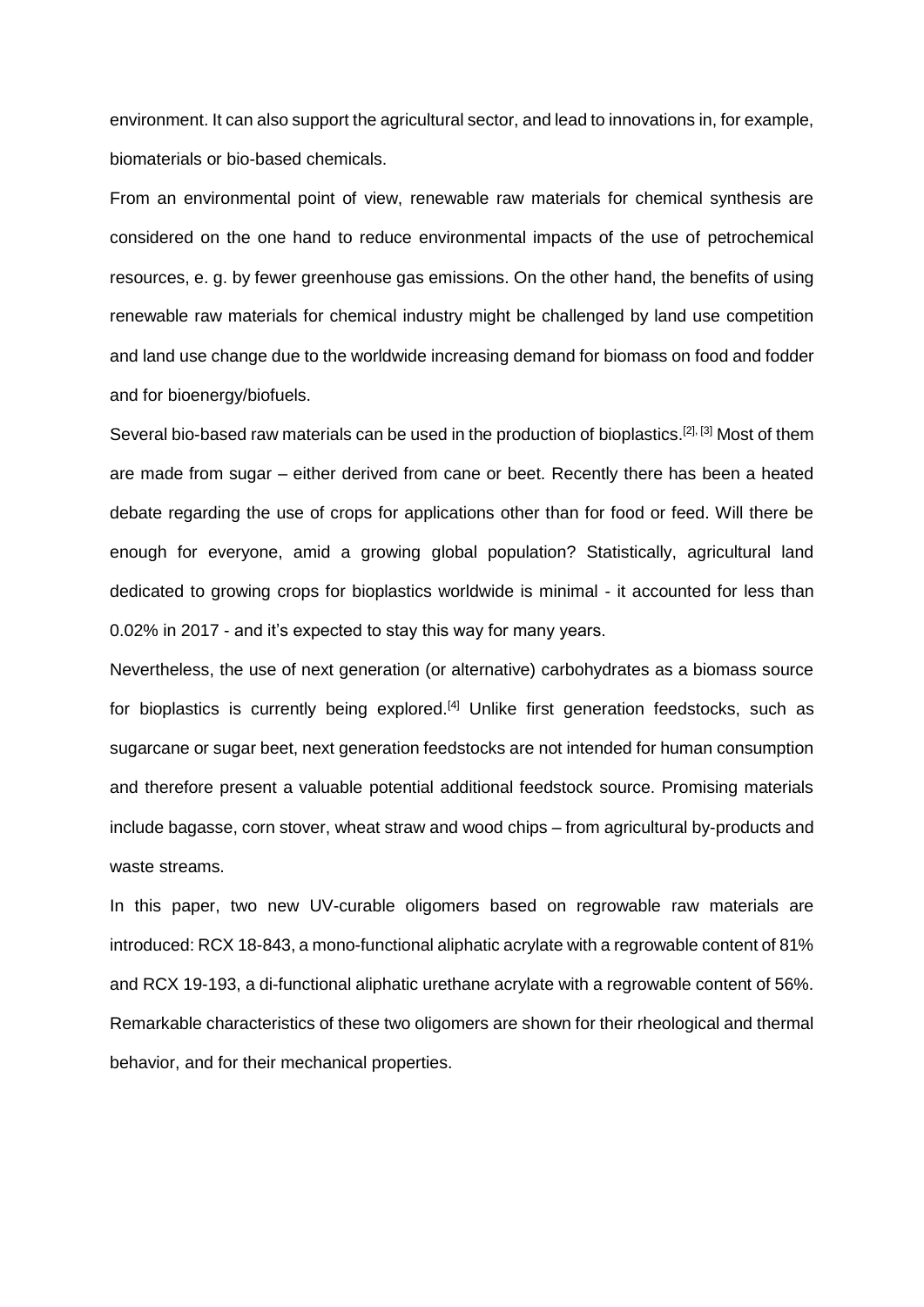# **2. Experimental**

The two new oligomers RCX 18-843 and RCX 19-193 were produced according to a proprietary synthesis method owned by RadLab AG. The regrowable carbon contents of these oligomers were calculated from the regrowable carbon contents of the employed raw materials. Rheological measurements were carried out with a Rheotest RN 4 rheometer using a cone plate (cone 20mm) oscillation method and a temperature ramp from 20-80°C. Mettler Toledo DSC 3+ was used for the investigation of the thermal behavior of the cured products using a temperature ramp from -70°C to 150°C at 10 K/min. For the UV-cure of the oligomers, a Fusion VPS 6 I601 (240W/cm) UV lamp and 0.5% photoinitiator (GENOCURE\* LTM) were used. 3Dprints with the two new products were carried out on a DLP printer from Totem with a 385 nm LED lamp and with a slicing thickness of 100um. Mechanical properties were measured with a Zwick ProLine 10 kN using the ASTM D638-14 standard test method for tensile properties of plastics.<sup>[5]</sup>

## **3. Results and Discussion**

#### 3.1. Rheological behavior

At room temperature (25°C), the viscosity of RCX 18-843 has a viscosity of 200 Pa\*s while RCX 19-193 is solid. When warmed-up, both products show a significant viscosity drop with small temperature increase, not typical for acrylate resins. Most resins decrease in viscosity when heated, but compared to standard Urethane Acrylates the decline of the viscosity is much steeper. (Figure 1)

Such a rapid viscosity drop with moderate temperature increase is an interesting feature for applications like hot melt adhesives or Toray inks where, typically, low viscosity is desired and a mild preheating can be applied.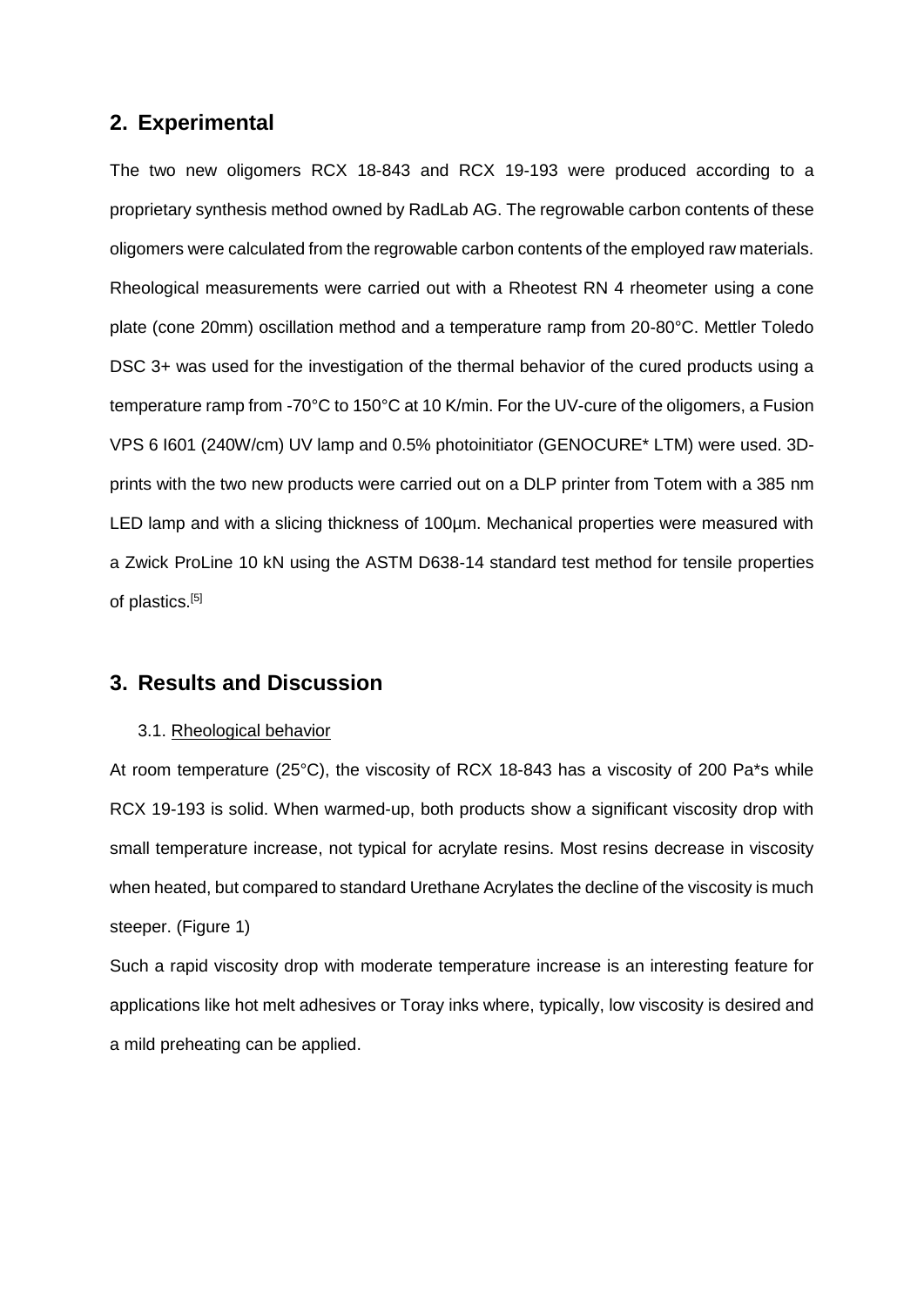

Figure 1: Temperature dependence of the viscosity of the two oligomers RCX 18-843 and RCX 19-193 in comparison to a standard urethane acrylate. Viscosity on the y-axis is on logarithmic scale.

#### 3.2. Thermal properties

Investigations of the thermal properties of the two oligomers RCX 18-843 and RCX 19-193 by using Differential Scanning Calorimetry (DSC) show sharp glass transitions for both products. (Figure 2). The glass transition temperature  $(T<sub>g</sub>)$  for RCX 18-843 is just above room temperature at 28°C and the  $T_g$  of RCX 19-193 at 67°C. This means both oligomers have a glass transition temperature positioned in a desirable temperature window for many applications, e.g., powder coatings, hot melt adhesives and coatings for deep drawing.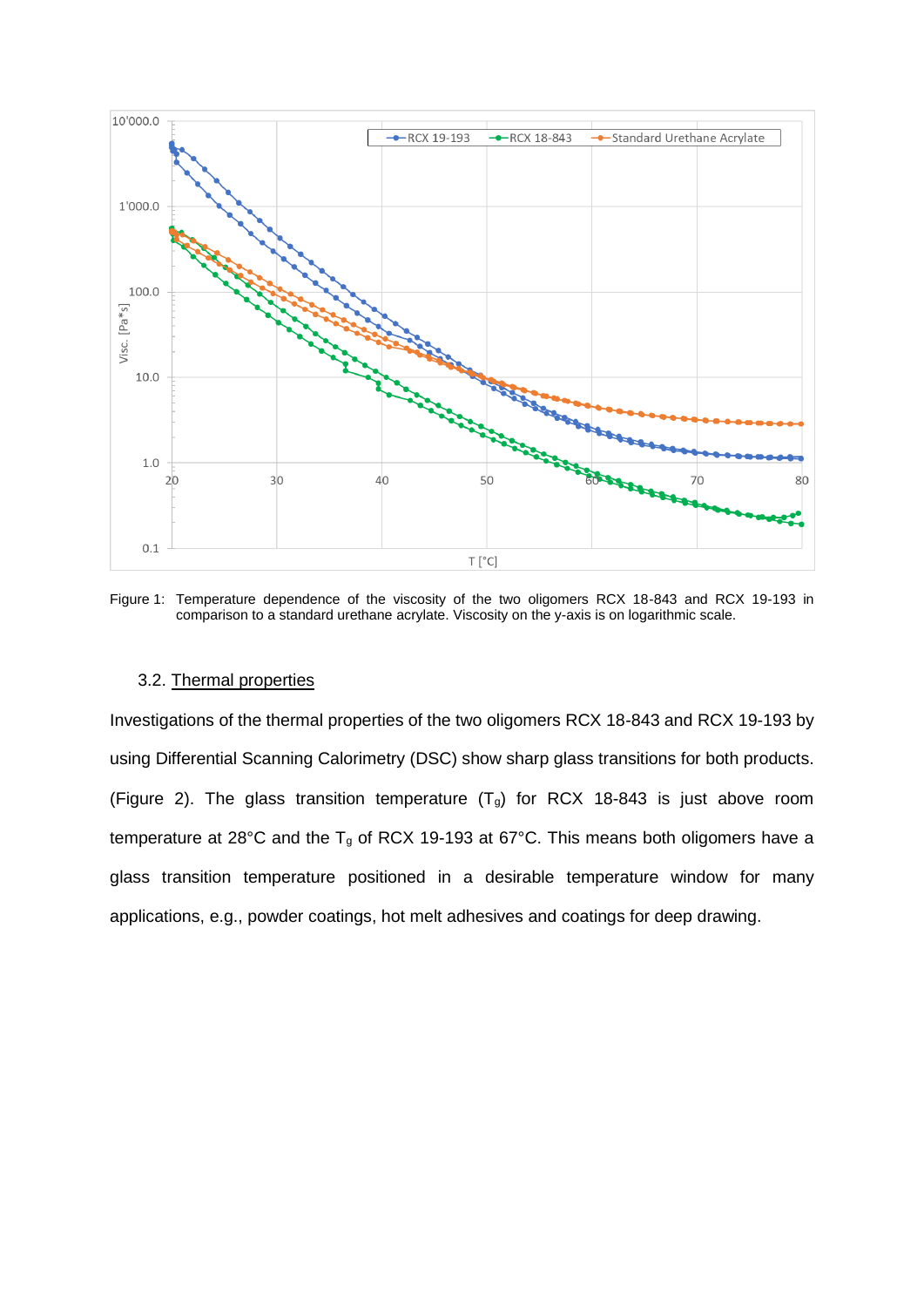

| -50 -40 -30 -20 -10 0 -10 -20 -30 -40 -50 -60 -70 -80 -90 -100 -110 -120 -130 -140 - |  |  |  |  |  |  |  |  |  |  |
|--------------------------------------------------------------------------------------|--|--|--|--|--|--|--|--|--|--|
|                                                                                      |  |  |  |  |  |  |  |  |  |  |

Figure 2: DSC curves of RCX 18-843 (black) and RCX 19-193 (blue)

### 3.3. Mechanical properties



Figure 3: Mechanical properties of RCX 18-843 cured under UV-lamp in neat conditions (100%, left side) and diluted with 30% GENOMER\* 1122 (right side).

RCX 18-843 after curing under the UV-lamp neat (100%) is very stiff and brittle. The E-Modulus is quite high but tensile strength and elongation are very low. (Figure 3).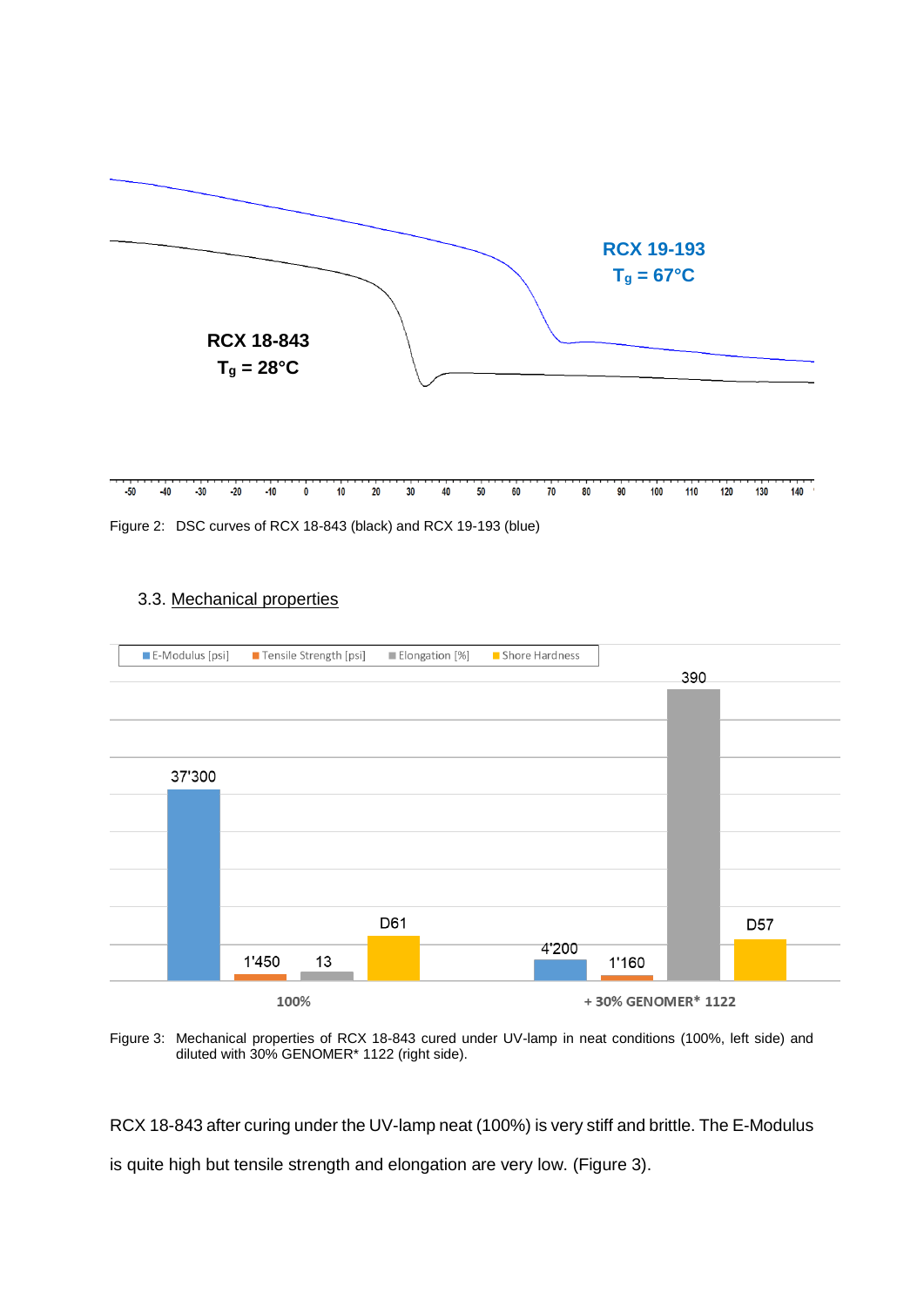RCX 18-843 diluted with 30% GENOMER\* 1122 (a flexible aliphatic urethane acrylate monomer) shows improved mechanical performance. While the elongation rises to almost 400% the E-modulus decreases but does not collapse completely. Tensile strength stays low, which is common for mono-functional acrylates. Hardness of the neat cured RCX 18-843 and the 30% GENOMER\* 1122 dilution of RCX 18-843 are almost the same.



Figure 4: Mechanical values of RCX 19-193 cured under UV-lamp in neat conditions (100%, left side) and diluted with 30% GENOMER\* 1122 (right side).

E-Modulus of RCX 19-193 UV-cured neat is very high, more than 435'000 psi. And even diluted with 30% of the flexible monomer GENOMER\* 1122, the E-modulus is almost at this value. (Figure 4) Tensile strength drops almost ~50% from the 100% RCX 19-193 to the diluted version. The undiluted RCX 19-193 shows almost no elongation, by adding the flexible monomer GENOMER\* 1122, the elongation goes up to 25%. Hardness is for the undiluted as well as for the diluted version of RCX 19-193.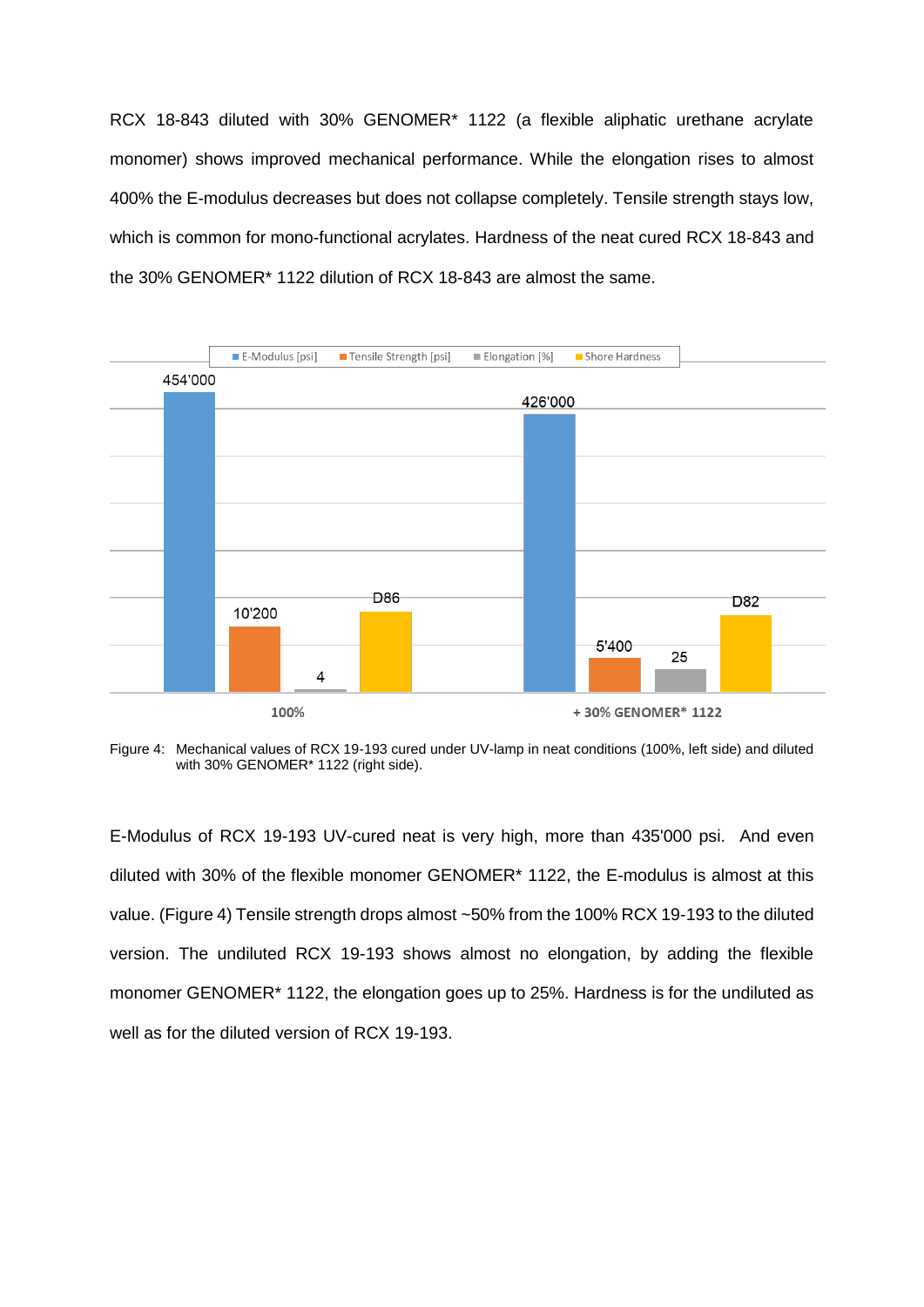

Figure 5: Temperature dependency of mechanical values of RCX 19-193.

Measurements of the mechanical properties of RCX 19-193 at elevated temperatures showed another outstanding behavior. For most urethane acrylate resins, E-modulus and tensile strength completely fail at temperatures above 60°C. But RCX 19-193 exhibits at 70°C still remarkably good values for E-modulus and tensile strength. (Figure 5) Elongation increases from nearly zero at room temperature to over 60% at 70°C.

#### 3.4. Shape Memory Effect

Shape memory effect is a *thermoplastic* phenomenon, in which a material recovers its original size and shape when heated above a certain characteristic transformation temperature.<sup>[6]</sup> While investigating the mechanical performance of RCX 19-193 at varying temperatures, the thermoplastic shape memory of UV-cured test samples of RCX 19-193 diluted with 30% GENOMER\* 1122 were observed (Figure 6).